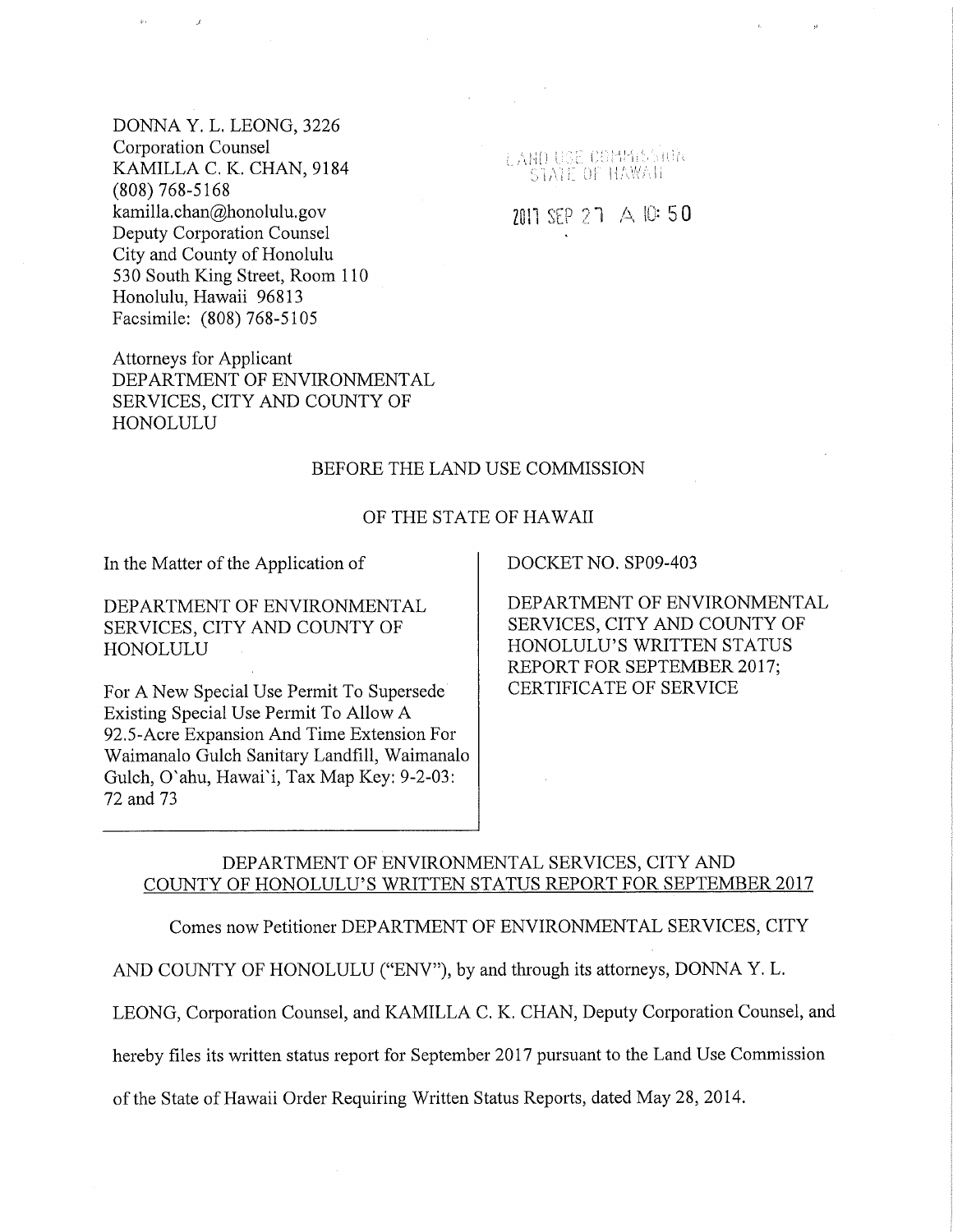On August 16, 2017, the Planning Commission considered Interveners Ko Olina Community Association and Maile Shimabukuro's (collectively "KOCA") motion for recusal or disqualification of Honolulu Planning Commission ("Planning Commission") Chair Dean Hazama, which was filed on June 20, 2017, and Intervenor Colleen Hanabusa's subsequently filed renewal of objections to Mr. Hazama's participation and votes in the instant case and joinder to KOCA's motion. As stated in ENV's prior status report, ENV filed its response to KOCA's motion on June 26, 2017, and took no position on the relief requested by KOCA and expressly asserted that its statement of no position was not an indication of agreement with any aspect of KOCA's motion, and reserved the right to refute in future proceedings KOCA's characterizations and representations of facts related to the proceedings. Mr. Hazama declined to recuse himself from this proceeding. Mr. Hazama gave the members of the Planning Commission the opportunity to move to have him recused, but no member made such a motion.

At the August 16, 2017 hearing, the Planning Commission stated that it intends to issue a proposed decision in compliance with Planning Commission Rule 2-75. As of the date of this status report, ENV has not received the proposed decision.

DATED: Honolulu, Hawaii, September 27, 2017.

DONNA Y. L. LEONG Corporation Counsel

By

KAMILLA C. K. CHAN Deputy Corporation Counsel Attorneys for Applicant DEPARTMENT OF ENVIRONMENTAL SERVICES, CITY AND COUNTY OF HONOLULU

-2-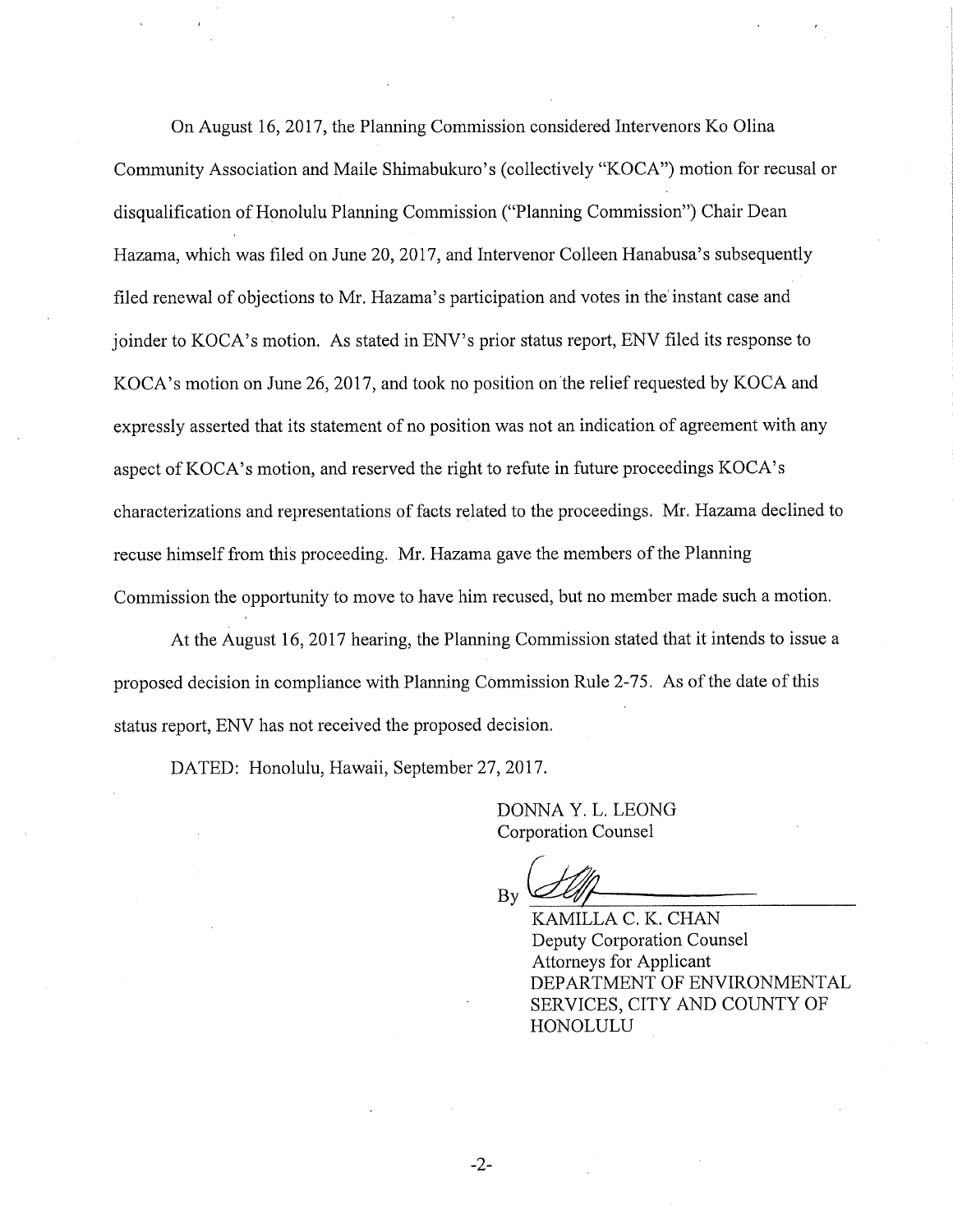## BEFORE THE LAND USE COMMISSION

# OF THE STATE OF HAWAII

In the Matter of the Application of DOCKET NO. SP09-403

# SERVICES, CITY AND COUNTY OF HONOLULU

For A New Special Use Permit To Supersede Existing Special Use Permit To Allow A 92.5-Acre Expansion And Time Extension For Waimanalo Gulch Sanitary Landfill, Waimanalo Gulch, O'ahu, Hawai'i, Tax Map Key: 9-2-03: 72 and 73

DEPARTMENT OF ENVIRONMENTAL CERTIFICATE OF SERVICE

## CERTIFICATE OF SERVICE

I hereby certify that a copy of the DEPARTMENT OF ENVIRONMENTAL

#### SERVICES, CITY AND COUNTY OF HONOLULU'S WRITTEN STATUS REPORT

FOR SEPTEMBER 2017 was duly served by either hand-delivery or U. S. Mail, postage

prepaid, by certified mail, return receipt requested, to the following on the date below, addressed

as follows:

|                                                                                                                     | Delivery | Mail |
|---------------------------------------------------------------------------------------------------------------------|----------|------|
| Leo Asuncion, Director<br>Office of Planning<br>P. O. Box 2359<br>Honolulu, Hawaii 96804-2359                       | Χ        |      |
| Brian Yee, Esq.<br>Deputy Attorney General<br>Hale Auhau, Third Floor<br>425 Queen Street<br>Honolulu, Hawaii 96813 |          | Х    |